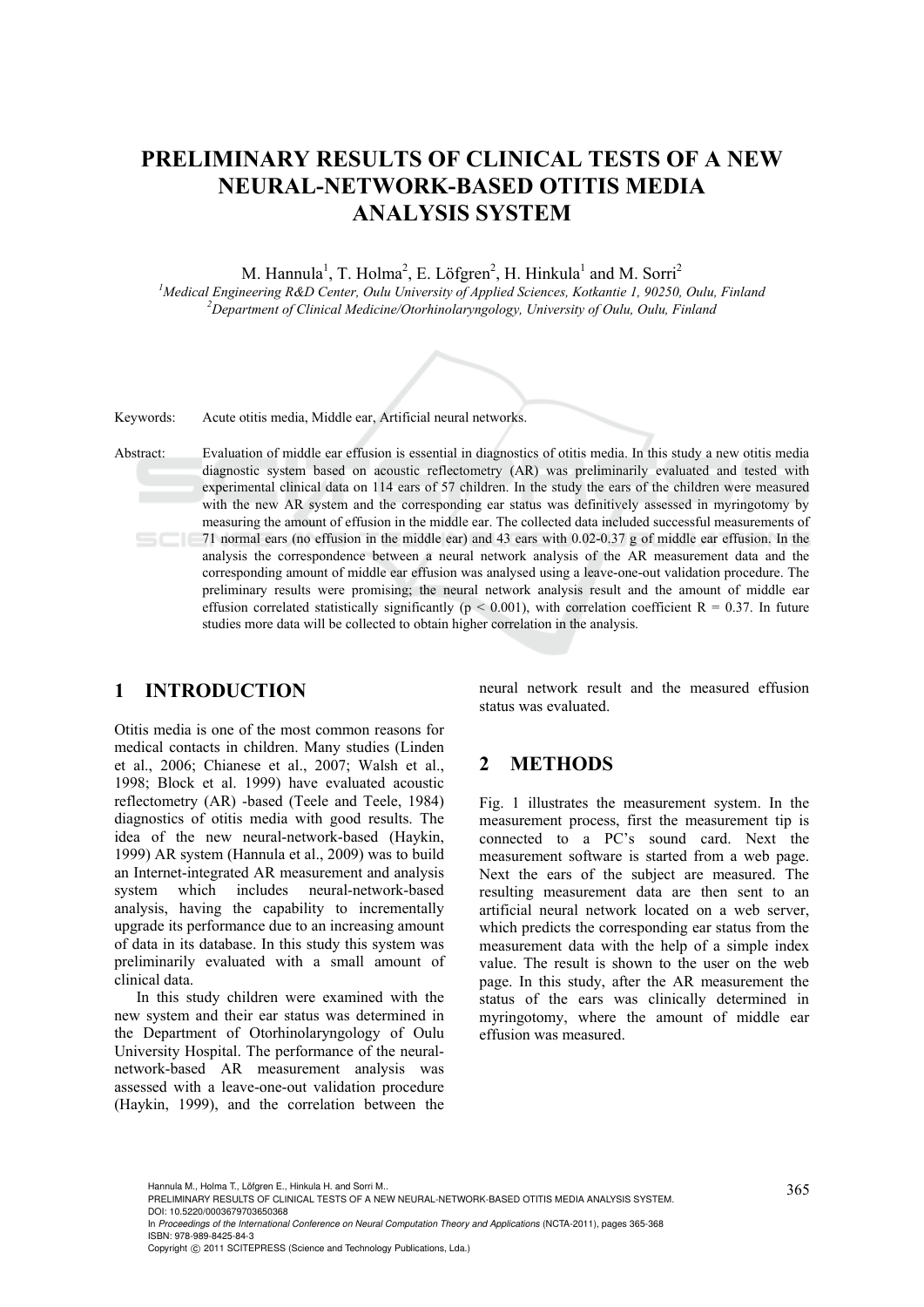

Figure 1: The measurement system.

The AR measurement was done following the conventional measurement protocol (Linden et al., 2006; Chianese et al., 2007; Walsh et al. 1998; Block et al., 1999). The frequency band of the stimulus signal in the measurement was 0.5-5 kHz. In this study the data were analysed in the frequency band of 1-3.5 kHz, which according to the AR measurement principle (Teele and Teele, 1984), should include the most essential information on the otitis media -related status of the ear.

#### **3 SUBJECTS AND DATA**

The study was prepared following the standard clinical research protocol, and the study was approved by the Ethics Committee of the Northern Ostrobothnia Hospital District. The data set of this study originally included 133 ears of 73 children (age 0.5-5 years, median weight 12.4 kg, min 7.8 kg, max 44 kg) who were measured with the AR system and clinically examined. Due to the preliminary characteristics of the very first clinical measurements, part of the data was unusable because of a substantial amount of noise in the measured signal or missing information on the weight of the middle ear effusion. Therefore, the total number of children evaluated successfully in this study was 57, with 114 ears. The characteristics of the data are shown in Table 1.

| Ear status    | N (total) | N (successful) |
|---------------|-----------|----------------|
| Normal        | 85        |                |
| With effusion |           | 43             |
| Total         |           | 14             |

The minimum amount of effusion in the ear in ears with effusion status was 0.02 g, and the maximum amount was 0.37 g (median 0.18 g). To simplify calculations, the amount of effusion was expressed in this study by the equation:

$$
index = 1 - \frac{effusion\_weight}{0.37g}
$$
 (1)

where effusion weight is the amount of effusion in the ear; if the ear was healthy, the value was determined to be zero. Therefore, a healthy ear (effusion weight = 0) was indicated with an index of 1 and an ear with maximum amount of effusion occurring in the present dataset (effusion weight  $=$ 0.37 g) was indicated with an index of 0. Fig. 2 shows the distribution of the ear statuses of the data expressed with the index values.



Figure 2: Distribution of ear status indexes.

#### **4 METHODS**

In the analysis a generalized-regression-based neural network (Haykin, 1999; Wasserman, 1993) was trained to estimate the index value indicating the amount of effusion in the ear on the basis of AR measurement data, Fig. 3. The performance of the neural network was evaluated with a leave-one-out validation procedure (Haykin, 1999), where the network was trained 114 times (total number of data sets). During each training period one measurement of the whole data set was excluded from the training data set and used in the validation phase.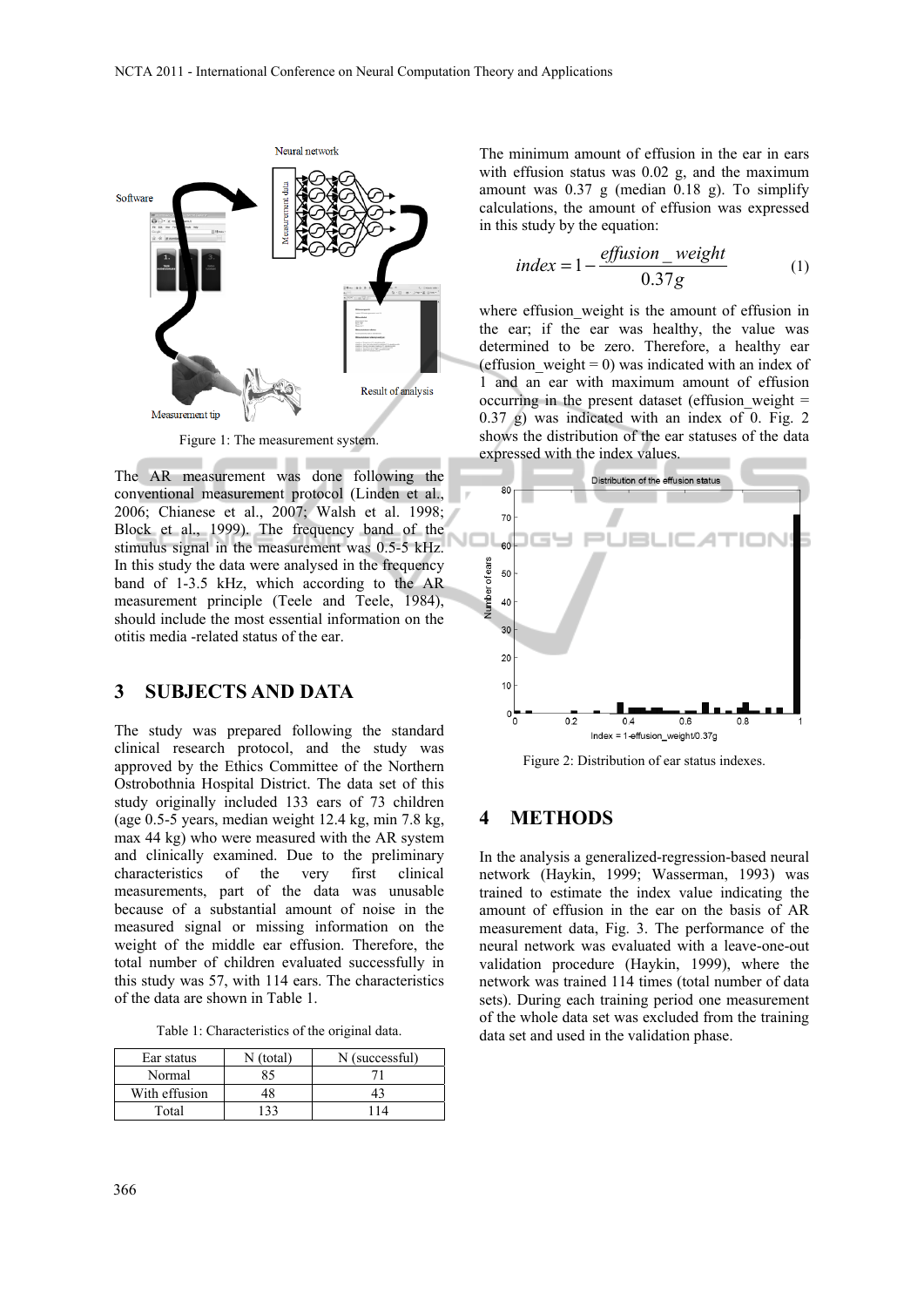

# **5 RESULTS**

The neural network training and validation were done with Matlab® software (Mathworks Inc, Natick, USA). The correlation between the neural network output and the amount of effusion as index values in the ear is shown in Fig. 4.



Figure 4: Results of the neural network validation  $(R=0.37, p \le 0.001)$ .

Fig. 4 shows that the neural network index and the index of the measured amount of effusion correlate statistically significantly ( $R = 0.37$ ,  $p < 0.001$ ).

## **6 DISCUSSION AND CONCLUSIONS**

The validation of the neural network analysis shows that the correlation between the neural network

output and the measured amount of effusion in the ear is clear, even though the correlation value is not very high due to the preliminary characteristics of the study. The result is in line with previous studies (Linden et al., 2006; Chianese et al., 2007; Walsh et al., 1998; Block et al., 1999; Teele and Teele, 1984) and illustrates that the essential characteristic features needed to estimate the amount of effusion in the ear can be found from the AR measurement data.

In future studies the amount of data will be increased in order to get higher correlations with smaller deviations in single measurements. The idea in this further development is to iteratively increase the training data of the neural network of the analysis system.

The data used in this investigation included a number of unsuccessful measurements, 29 ears in total. Technical problems which occurred during the preliminary data collection were carefully investigated and related improvements to the data collection procedure were implemented in subsequent measurements.

It should be kept in mind that in this study the output of the network was an index with a linear relationship to the amount of effusion only. Hence, for example the pressure status of the ear was not taken into account, which may account for part of the deviations between the network output and the determined ear status in the case of healthy ears with no effusion at all. In order to improve the accuracy of the measurements, further studies will more extensively take into account the features of the ear, related anthropometric characteristics and the middle ear pressure. Also, the simplified linear index-based approach used in this study may decrease the correlation value between the neural network output and the measured amount of effusion; application of an appropriate nonlinear index would be better.

To conclude, the preliminary results of this study were encouraging. The applied neural network method has the capability to estimate the amount of effusion in the ear at a statistical level, as shown with the data set presented in this study. After collection of the data set published in this study, the number of data sets was increased essentially in the next phase of the research project. In this phase an improved measurement procedure was applied, which substantially increased the repeatability and noise tolerance of the measurements. The results of those measurements will be published soon, including evaluations about sensitivity and speficity of the system in diagnostic application. Further, an especially interesting application of the presented measurement system is the possibility to use it at